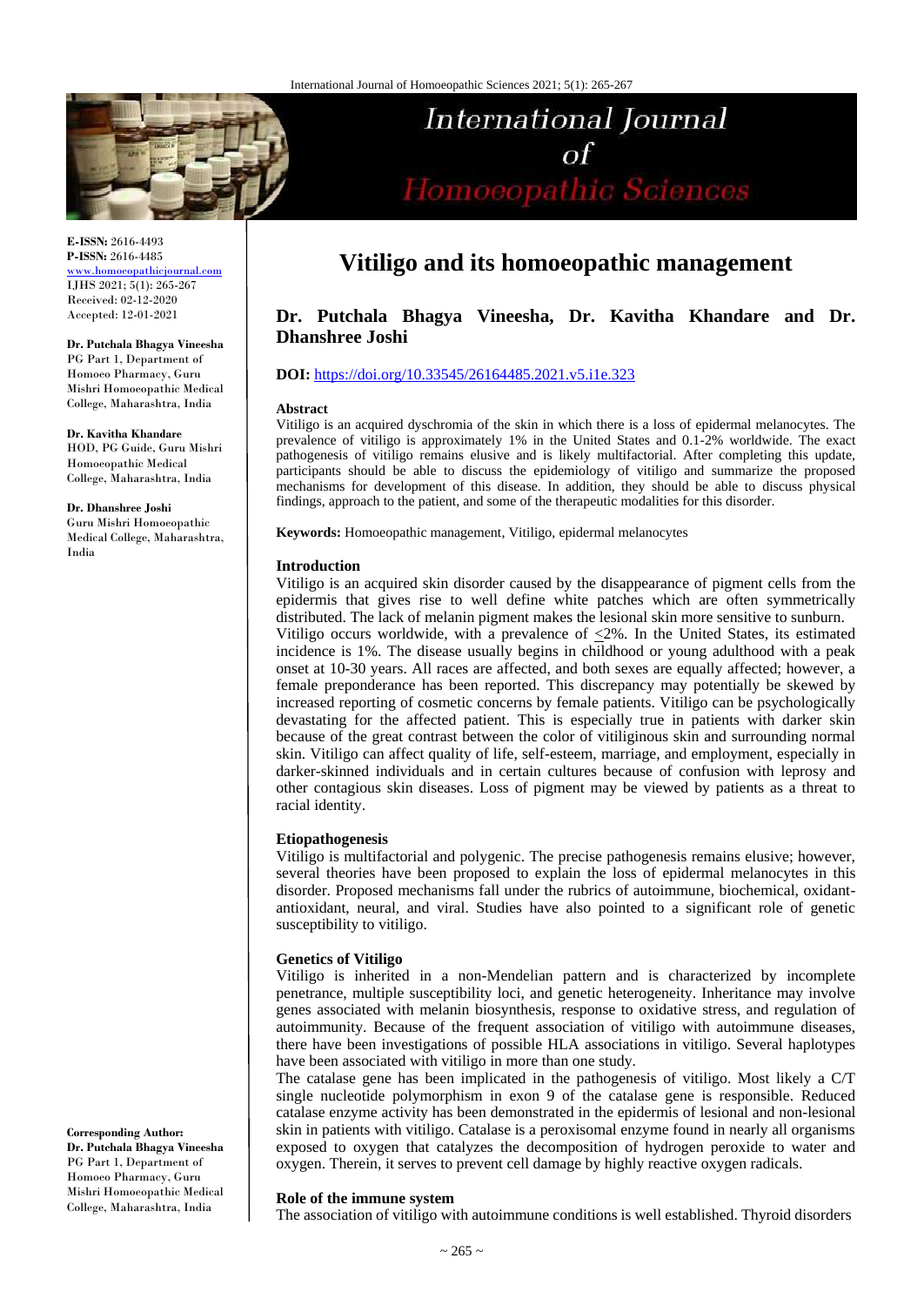particularly Hashimoto's thyroiditis and Graves' disease, are commonly associated with vitiligo, as are other endocrinopathies, such as Addison's disease and diabetes mellitus. Alopecia areata, pernicious anemia, systemic lupus erythematosus, inflammatory bowel disease, rheumatoid arthritis, psoriasis, and autoimmune polyglandular syndrome also are associated, though the significance of some of these associations is debated. The most compelling argument for an autoimmune pathogenesis is the demonstration of circulating autoantibodies to melanocytes in the serum of patients with vitiligo. Autoantibodies directed specifically against melanocyte cell surface antigens have the ability to kill melanocytes in vivo and in vitro.

The levels of these autoantibodies seem to correlate with disease extent and activity. One of the autoantigens identified is VIT 40. Tyrosinase and TRP-1 and 2 have been identified as autoantigens as well, but data supporting this claim have been conflicting. Some patients with vitiligo have antibodies to melan A/MART-1, a melanocyte differentiation antigen. SOX transcription factors, which are involved in the differentiation of tissue derived from the neural crest, have been identified as melanocytic antigens in vitiligo associated with the polyendocrine syndrome. Antiorgan antibodies, such as antibodies to thyroglobulin, thyroid microsomes, and gastric parietal cells, also are frequently elevated in patients with vitiligo as compared with healthy control patients. Speculation abounds that codon-54 polymorphism in the mannose-binding lectin 2 gene may play a role in susceptibility to vitiligo. Mannosebinding lectin is a calcium-dependent lectin that causes predisposition to infections and autoimmune diseases.

#### **Oxidant-antioxidant role in vitiligo**

Oxidative stress may also play an important pathogenic role in vitiligo. Several studies suggest that accumulation of free radicals toxic to melanocytes leads to their destruction. Cultured melanocytes and the serum of patients with vitiligo often have increased nitric oxide levels, suggesting that nitric oxide could lead to autodestruction of melanocytes. Compared with control patients, the red cells of vitiligo patients have lower levels of glutathione, which helps prevent free radical mediated injury. Thus, vitiligo patients may be subject to a greater level of oxidative stress.

#### **Neural theory**

Segmental vitiligo often occurs in a dermatomal pattern. This observation led to a neural hypothesis that proposes certain chemical mediators released from nerve endings may cause decreased melanin production. Elevated neuropeptide Y levels have been demonstrated in skin affected by vitiligo. Decreased sweating occurs in some patches of segmental vitiligo, and some patients have been shown to have mild degenerative or regenerative changes in axons and Schwann cells in the depigmented areas.

## **Viral**

Cytomegalovirus (CMV) DNA has been identified in skin biopsy specimens of some patients with vitiligo, which raises the question of whether there is viral-induced damage to melanocytes in subsets of patients with vitiligo. The possible involvement of other viruses, such as hepatitis C, HIV, and Epstein-Barr virus has been suggested by some authors.

## **Convergence theory**

Although all the aforementioned hypotheses are attractive, it is likely that vitiligo is a result of the convergence of several of these pathologic pathways. Most experts agree that vitiligo may indeed be a syndrome rather than a single entity.

## **Classification of vitiligo**

Vitiligo is classified as segmental, acrofacial, generalized, and universal or by pattern of involvement as focal, mixed, and mucosal types.

- Focal vitiligo is usually a solitary macule or a few scattered macules in 1 area, most commonly in the distribution of the trigeminal nerve, although the neck and trunk are also commonly involved. This form occurs more commonly in children.
- Segmental vitiligo presents as unilateral macules in a dermatomal or quasi-dermatomal distribution. This type tends to have an early age of onset and, unlike the other types, is not associated with thyroid disease or other autoimmune diseases. Alteration of neural peptides has been implicated in the pathogenesis. More than one half of patients with segmental vitiligo have poliosis.
- Acrofacial vitiligo presents as depigmentation of the distal fingers and periorificial areas.
- Generalized vitiligo is also termed vitiligo vulgaris. This is the most common pattern. Depigmented patches are widely and usually symmetrically distributed.
- Universal vitiligo presents as depigmented macules and patches over most of the body and can be associated with multiple endocrinopathy syndrome.

Mucosal vitiligo involves only the mucous membranes.

## **Clinical variants**

Trichrome vitiligo is characterized by both depigmented and hypo-pigmented macules in addition to normally pigmented skin. The natural evolution of the hypo-pigmented areas is progression to full depigmentation. Quadrichrome vitiligo refers to the additional presence of marginal or perifollicular hyperpigmentation. This variant is recognized more frequently in darker skin types, particularly in areas of repigmentation. Pentachrome vitiligo has also been reported with additional blue–gray hyper-pigmented macules, representing areas of melanin incontinence. Occasionally, patients with vitiligo may present with an unusual variant called the conVitiligo update 87 fetti type. These patients have several tiny, discrete, hypomelanotic macules. Inflammatory vitiligo is characterized clinically by erythema at the margins of vitiligo macules.

## **Screening laboratory tests in patients with vitiligo**

- Thyroid-stimulating hormone
- Complete blood count
- Total IG E count
- Antinuclear antibody
- **Antithyroglobulin antibodies\***
- Antithyroid peroxidase antibodies\*

\*If patient and/or family history indicates.

#### **Management**

Vitiligo can be cosmetically disfiguring and it is a stigmatizing condition, leading to serious psychologic problems in daily life. It occurs worldwide in about 0.5% of the population and it occurs as frequently in males as it does in females. The cause is unknown, but might involve genetic